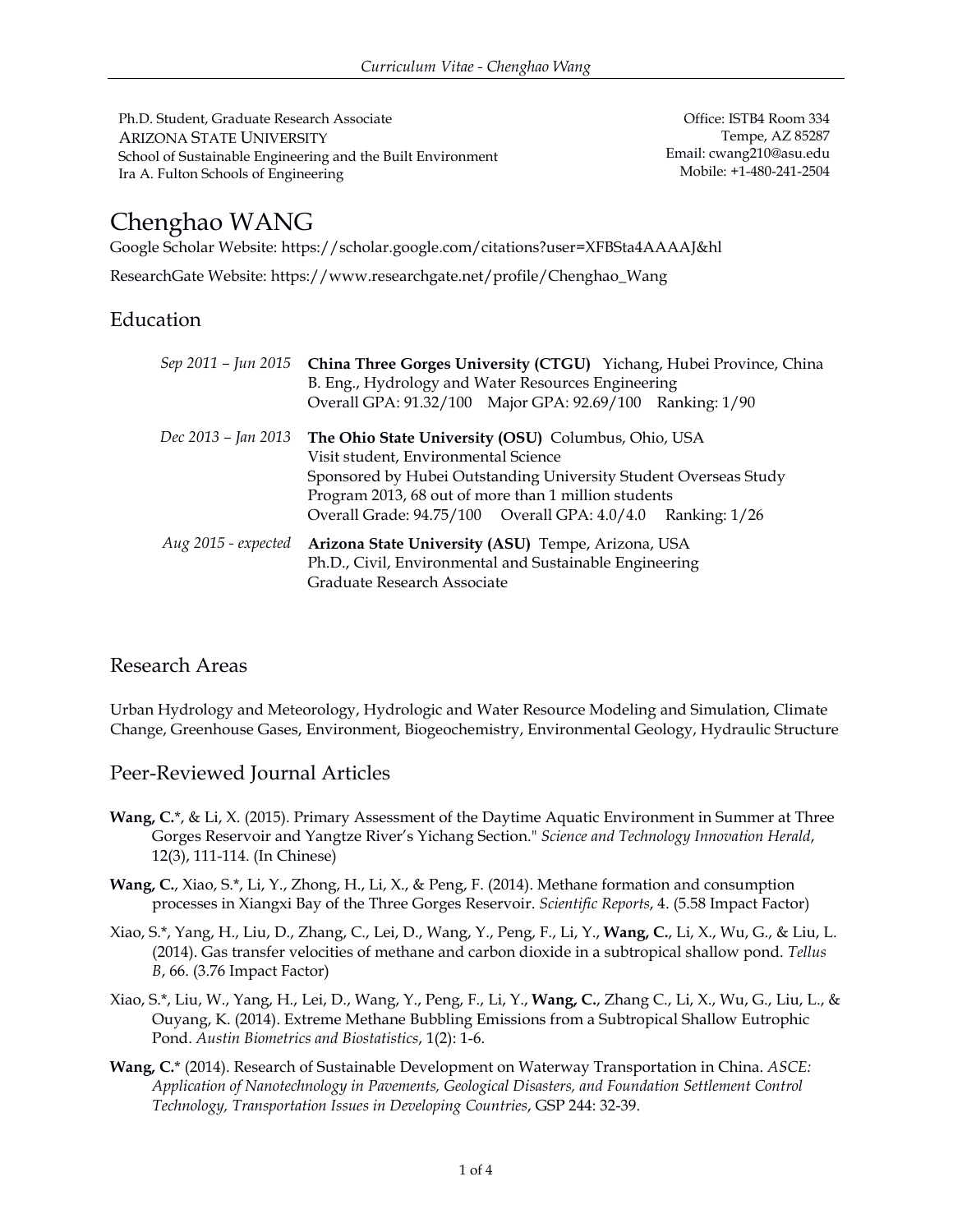- **Wang, C.**\* (2014). Current Research of Sediment Incipient Motion Velocity. *Science and Technology Innovation Herald*, 11(26): 32-36. (In Chinese)
- **Wang, C.**\*, & Luo Z. (2012). A Calculation Method for Storage Outflow of the Firm Power under Lack of Data. *China New Technologies and Products*, 19: 70-71. (In Chinese)

### Articles in Refereed Conference Proceedings

- **Wang, C.**\*, Structure Design and Mechanics Calculation of Aqueduct Model. *Desalination and Water Treatment*. The 2014 IWA Alternative Water Resources Conference, Nanjing, Jiangsu Province, China, May 2015, abstract accepted.
- Li, X., Chen, P., Ye, Y.\*, & **Wang, C.**, Structure Design and Mechanics Calculation of Aqueduct Model. *Materials science, Civil engineering and Architecture Science, Mechanical Engineering and Manufacturing Technology, Applied Mechanics and Materials*, 488: 381-384. The 2014 International Conference on Advanced Engineering Materials and Architecture Science, Xi'an, Shanxi Province, China, January 2014.
- **Wang, C.**, Liu, J.\*, & Xuan, Y., Research on Various Operation Modes of Geheyan Hydropower Station Reservoir in the Qingjiang River. *Advances In Environmental Technologies, Advanced Materials Research*, 726: 3486-3491. The 2013/2nd International Conference on Energy and Environmental Protection, Guilin, Guizhou Province, China, April 2013.

#### Articles in Review at Peer-Reviewed Journal

- Xiao, S.\*, **Wang, C.**, Wilkinson, J., Liu, D., Zhang, C., Xu, W., Yang, Z., Wang, Y., & Lei, D. (2015). Improving static floating chamber-based gas fluxes estimation across water-air interfaces using exponential regression. *Environmental Science & Technology*, 1st revision in review. (5.33 Impact Factor)
- **Wang, C.**, Liu, J.\*, Dong, X., Yu, D. (2015). Impacts of climate change and land use change on discharge based on CMIP5 climate models in Qingjiang River Basin, China. *Water Resources and Power*, in review. (In Chinese)
- **Wang, C.**, Liu, J.\*, Dong, X., Yu, D. (2015). Discharge response to CMIP5 climate change projections in Qingjiang River Basin, China. *Resources and Environment in the Yangtze Basin*, in review. (In Chinese)
- Xiao, S.\*, Li, Y., Zhang, C., Lei, D., Liu, L., Wu, G, & **Wang, C.** (2014). Diel Variation of Greenhouse Fluxes at a Eutrophic Subtropical Pond in Early Spring: the Case of Qiusuoxi pond, Yichang, China. *Resources and Environment in the Yangtze Basin*, in review. (In Chinese)

## P.R.C. Patents

- **Chenghao Wang**, Peng Zhao, Xianglong Li, Jia Liu, Yawen She, & Huayao Zhong: *Air Sample and Inhalable Particle Sampler*. Ref. No: CN201420174368.5, Year: August 2014.
- **Chenghao Wang**: *Automatic Flood Diversion and Aerating System for Urban Landscape River Channels*. Ref. No: CN201420121440.8, Year: August 2014.
- **Chenghao Wang**: *Solar Screened Water Bloom Eliminating Boat.* Ref. No: CN201320536201.4, Year: June 2014.
- **Chenghao Wang**, Zesen Luo, Yixi Lei, Mao Wang, Yisong Liu, & Hui Peng: *Flood Discharging Electricity Energy Dissipation Hydropower Station*. Ref. No: CN201320661937.4, Year: April 2014.
- **Chenghao Wang**: *Spillway Impulse Water Turbine*. Ref. No: CN201320578623.8, Year: March 2014.

**Chenghao Wang**: *Anti-blocking Catch Basin Lid*. Ref. No: CN201320535504.4, Year: February 2014.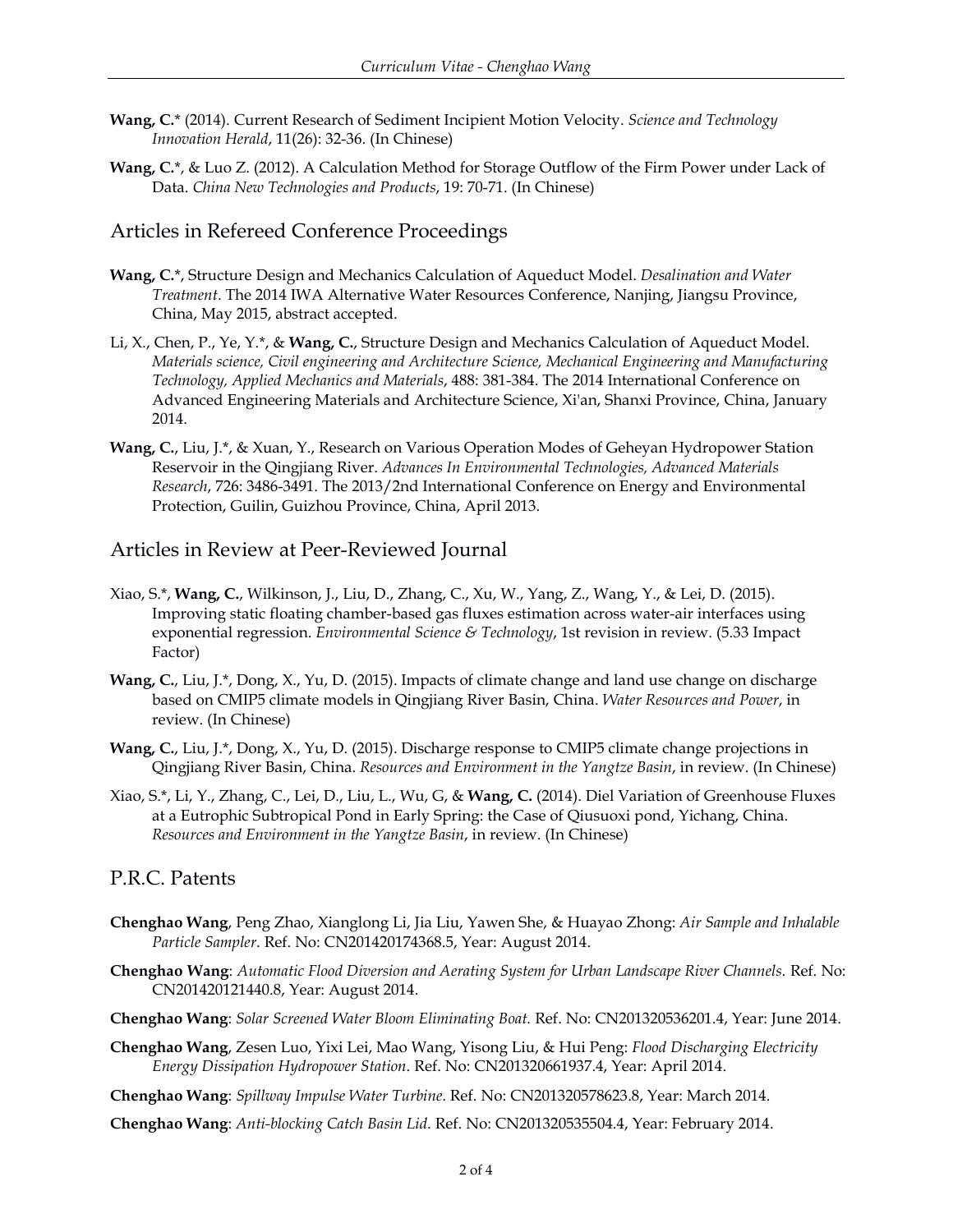- **Chenghao Wang**: *Water Stopper for Gas Inlet System of Gas Analyzer*. Ref. No: CN201320561220.2, Year: February 2014.
- **Chenghao Wang**, Zeren Luo, Yixi Lei, Mao Wang, Yisong Liu, & Hui Peng: *Flood Discharge and Power Generation Energy Dissipation Hydropower Station*. Ref. No: CN201310508610.8, Year: January 2014.
- **Chenghao Wang**: *Multifunctional Field Environment Factor Collection Work Box*. Ref. No: CN201320535849.X, Year: January 2014.

### Participation in Book Review

Ping Li, & Karen Marrongelle: *Having Success with NSF: A Practical Guide*. John Wiley & Sons, USA; October, 2013 – November 2013, reviewer, post a review on line.

#### Presentations and Conferences

- Wang, C., Liu, J., Li, Y., & Peng, T., 11<sup>th</sup> China Water Forum, Representatives of China Three Gorges University, Guangzhou, Guangdong Province, China, November 2013.
- **Wang, C.**, Luo, Z., Lei, Y., Wang M., Liu, Y.\*, Research on Flood Discharge and Power Generation Energy Dissipation Hydropower Station. Zhengzhou, Henan Province, China, July 2013.

#### Grants and Research Projects

| Sep 2013 - Jun 2015 | Leader, Mechanism of Greenhouse Gases Emission in the Meiziya Reservoir.<br>(sponsored by China Three Gorges University & Collaborative Innovation Center<br>for Geo-Hazards and Eco-Environment in Three Gorges Area, Hubei Province<br>(CICGE), Advisor: Dr. Shangbin Xiao) |
|---------------------|-------------------------------------------------------------------------------------------------------------------------------------------------------------------------------------------------------------------------------------------------------------------------------|
| Sep 2013 – Sep 2014 | Participant, Study on Main Composition of Photochemical Pollution in Yichang.<br>(sponsored by China Three Gorges University, Advisor: Dr. Shangbin Xiao)                                                                                                                     |
| Jun 2013 – May 2015 | Participant, Mechanism of Carbon Emission in the Three Gorges Reservoir. (sponsored<br>by National Science Foundation of China, PI: Dr. Shangbin Xiao)                                                                                                                        |
| Feb 2013 – Aug 2013 | Leader, Flood Discharge and Power Generation Energy Dissipation Hydropower Station.<br>(sponsored by China Three Gorges University, Advisor: Dr. Yisong Liu and Dr.<br>Hui Peng)                                                                                              |
| Oct 2012 – Sep 2013 | Participant, Study on Evolution Law of Flood Control Risk with Ensemble Forecasting.<br>(sponsored by National Science Foundation of China, PI: Dr. Ji Liu)                                                                                                                   |
| Oct 2012 - Jun 2013 | Leader, Simulation Research on Methane Emission of Sediments from Reservoir.<br>(sponsored by China Three Gorges University)                                                                                                                                                  |
| Oct 2012 – May 2015 | Participant, Flood Control Operation of Reservoir by Rainfall Forecasting. (sponsored<br>by China Three Gorges University)                                                                                                                                                    |
| Oct 2011 - Oct 2012 | Leader, Research on Various Operation Modes of Geheyan Reservoir. (sponsored by<br>China Three Gorges University)                                                                                                                                                             |

#### Awards & Scholarships

7th China National Excellent Graduate in Hydraulic Engineering, 2015